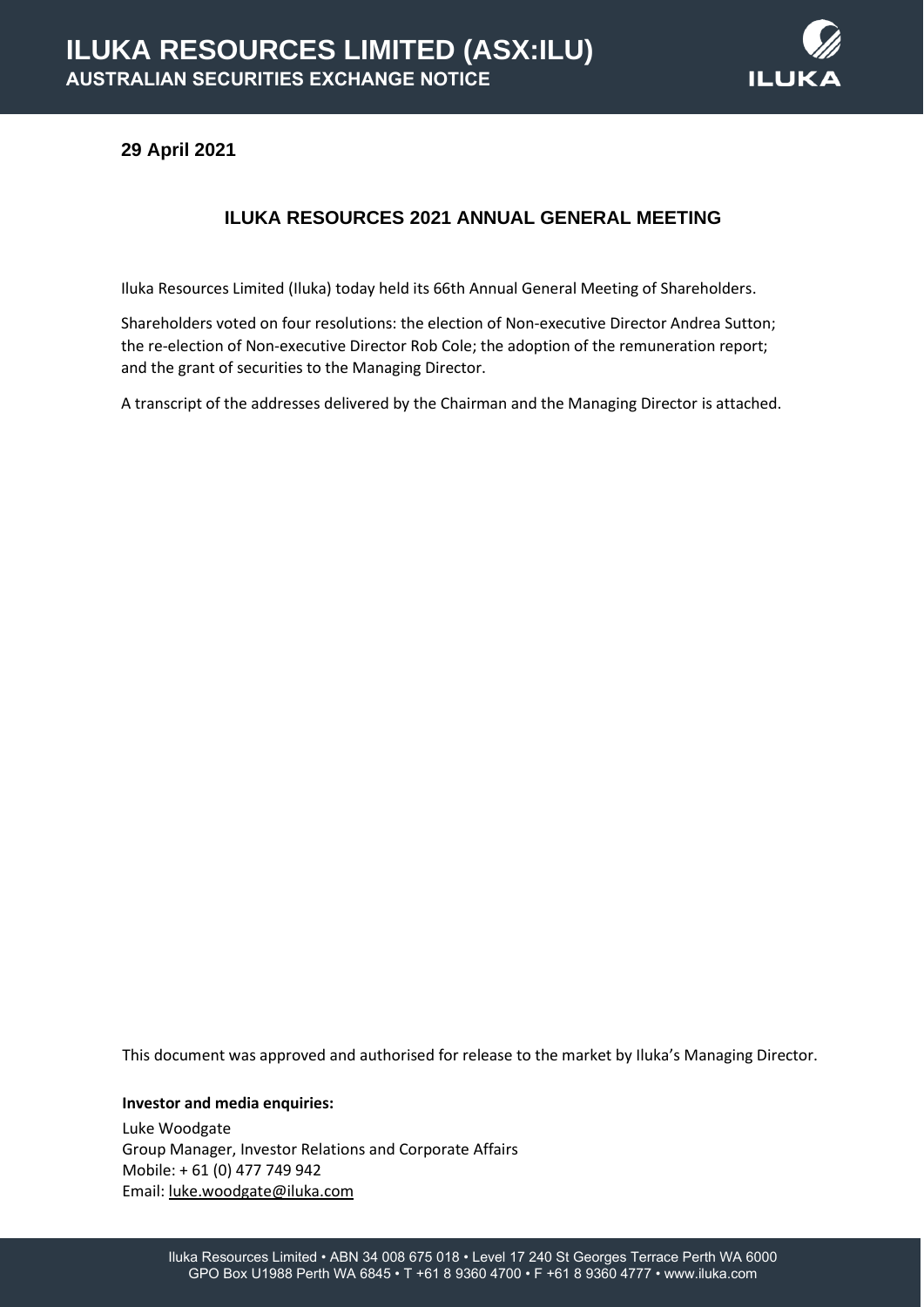# **2021 Annual General Meeting Iluka Resources Limited 29 April 2021**

# **Chairman's and Managing Director's Addresses**

### **Chairman's Address**

Since becoming Iluka's Chairman, April is a month I have come to look forward to, not least because our AGM provides the opportunity to catch up with shareholders, many of whom have been owners of the company for many years.

The anticipation typically begins to build a few weeks' beforehand, when, in mulling over my address, I cast my mind back to what I said 12 months ago at last year's AGM. I have to confess that there have been times when this process has served as good a reminder that we are not fortune tellers.

Thankfully, in reflecting on my remarks last year, and the year that subsequently unfolded, I was struck by the statement of the somewhat obvious I made at the commencement of our 2020 AGM; that we were meeting in unprecedented circumstances. And, of course, we were, both historically and logistically.

In the intervening period since making that observation, like you, I've been struck by the extent of the global impacts of the pandemic and the mix of emotions it has evoked: fear; sadness; frustration; relief (especially from the vantage point of living in Australia); and, more recently, cautious optimism that vaccines developed in record time may prove to be the key to a return to something akin to our pre-COVID way of life. Notwithstanding this latter sentiment, one of the things that still doesn't feel quite right this April – and where the crystal ball failed me badly last year – is that we are yet again meeting virtually and not in person.

A number of factors guided us in reaching this decision; and we acknowledge that, in the current climate, there is no perfect solution. While a physical attendance meeting could have been possible in the planning stage, we opted for a virtual meeting as a means to mitigate the impact of snap lockdowns – as we have seen imposed in recent days in Western Australia. Just as importantly, we felt it vital to provide the opportunity for the vast majority of our shareholders who reside outside Western Australia to meaningfully participate, at a time where unfettered freedom of movement cannot yet be assured. We thank shareholders for their understanding and consideration.

Turning now to business performance, 12 months ago Iluka, like virtually all companies, faced substantial uncertainty on a good many fronts. This included operational and supply chain continuity, the level of demand for our products and the efficacy of timetables for planned corporate and major project development.

So, what did we do and how did we fare in response?

• Thanks to the rapid implementation of extensive crisis management plans and risk mitigation actions, we did maintain all of our operations and supply chains. In Australia, Iluka recorded zero cases of COVID-19. In Sierra Leone, which has had a very different experience of the pandemic, the company has recorded a cumulative total of 31 cases. Tellingly, we achieved this operational continuity while recording a 20% reduction in serious potential safety incidents; rehabilitating 584 hectares of disturbed land; and increasing indigenous employment at our Jacinth-Ambrosia operation to almost 30% of the workforce.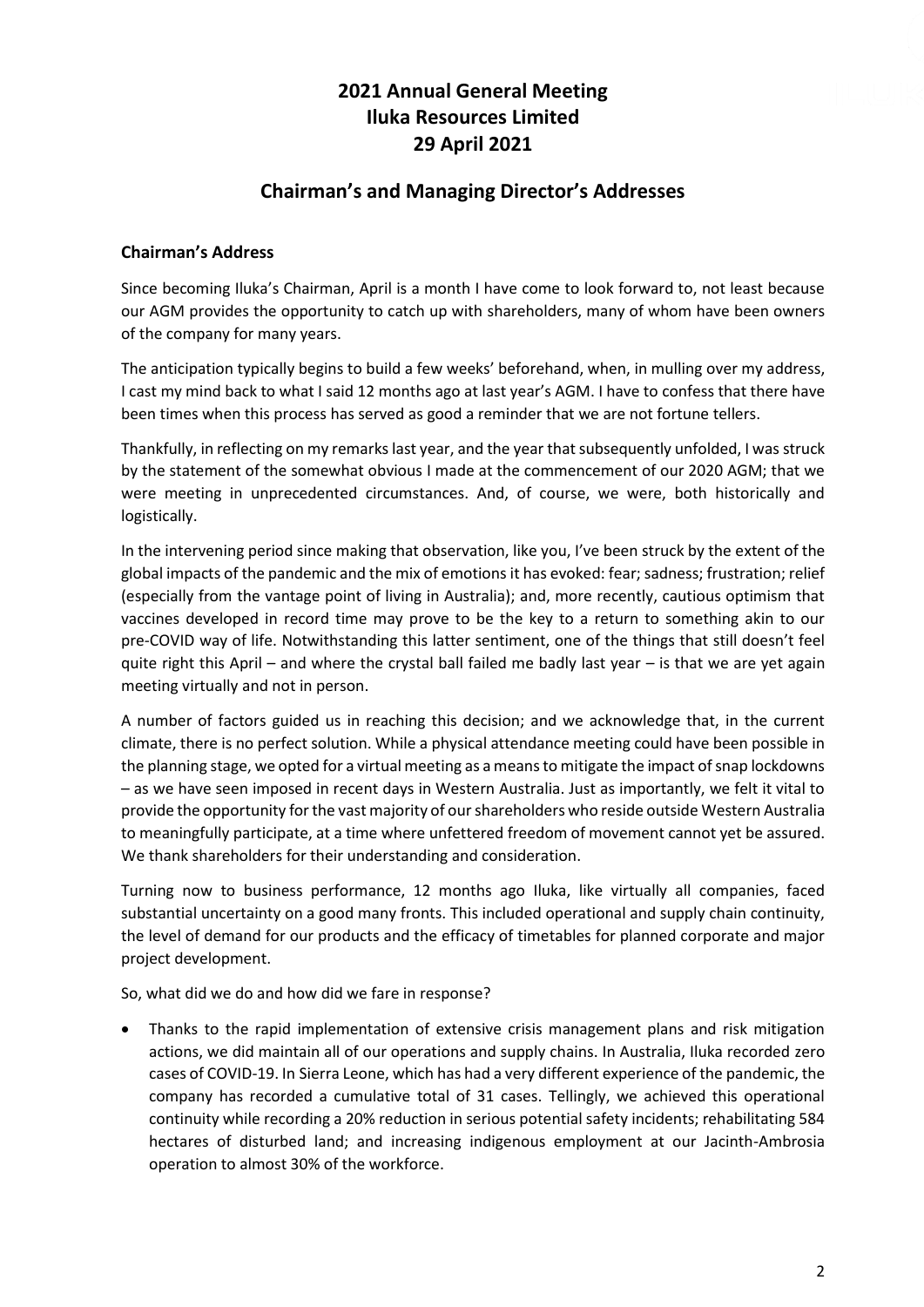- By once again demonstrating our deep understanding of our markets and by employing operational discipline, we did sustain prices for our products. As the Managing Director and I outlined in our letter to shareholders in February, Iluka adjusted production settings in Q2 2020 following a significant drop in demand for zircon at the onset of the pandemic. This, combined with other measures, reduced global zircon supply by around 10%, preserving margins and aiding a gradual market recovery over the second half of the year.
- By focussing on critical elements of our Australian development pipeline, we did make important progress across Iluka's major project portfolio and, by extension, investment in the company's future. This was particularly the case for our key mineral sands technology projects; and for Iluka's well signalled re-entry to the rare earths market through our strategic stockpile at Eneabba; a development which Tom will expand upon shortly in his remarks.
- And, perhaps most significantly against the backdrop of uncertainty we were seeing everywhere, we did carry through with our plans announced pre-COVID to demerge our Mining Area C royalty business, and in doing so create Australia's largest listed royalty company, Deterra Royalties, in which Iluka has retained a 20% stake.

The results associated with all of these – and many more – actions are documented in Iluka's 2020 Annual Report, released on 25 February; and in the company's Sustainability Report, released on 23 April. While it certainly was not the year we had planned or hoped for at the beginning of 2020, we still managed, in the midst of a once in a century pandemic, to end the year in a net cash position; having delivered tangible and quantifiable value for shareholders through the demerger and through the payment of a modest dividend; while also advancing strategic plans and initiatives that hold the prospect of substantial future value creation.

Also nestled within these results are a couple of important insights regarding Iluka's commitment to its core objective of delivering sustainable value.

We have spoken at some length over the past 18 months or so about the demerger of the royalty business and so I won't trawl over that ground again today. I would just note, however, that if ever there was a convenient excuse to step back from taking a company-changing decision such as this, surely COVID-19 was it. After careful and contemplative consideration, your Board determined to press on, guided by our considered view that the demerger was in the best interests of shareholders; and that Iluka and Deterra could each look forward to promising futures in their own right. While still early days since the demerger, your Board is pleased to see both businesses focussed on those matters and issues appropriate to each of them.

The objective we've set ourselves at Iluka is to deliver sustainable value and, while we pursue that objective diligently and talk about it at every opportunity, it's often observed that actions speak louder than words. If you'll indulge me for a moment, we believe that has been borne out by the actions taken by your Board and Management late last year on executing the demerger.

Similarly, Iluka's stance in relation to the Australian Government's JobKeeper programme has been the source of some external commentary over the past few months. To recap, maintaining our strong balance sheet has been a core component of our approach to addressing the impacts of the pandemic. When COVID-19 struck, the impact on Iluka's zircon revenue was significant; and the path to recovery far from clear. We qualified for JobKeeper on this basis, receiving payments totalling \$13.6 million. Given our subsequent, much improved financial performance – as compared to what we feared it might be – we considered returning the JobKeeper payments received to simply be the right thing to do. We also judged it in keeping with the intent with which such payments were made by the Commonwealth in the first place. It was, in fact, a very easy decision for the Board to make and entirely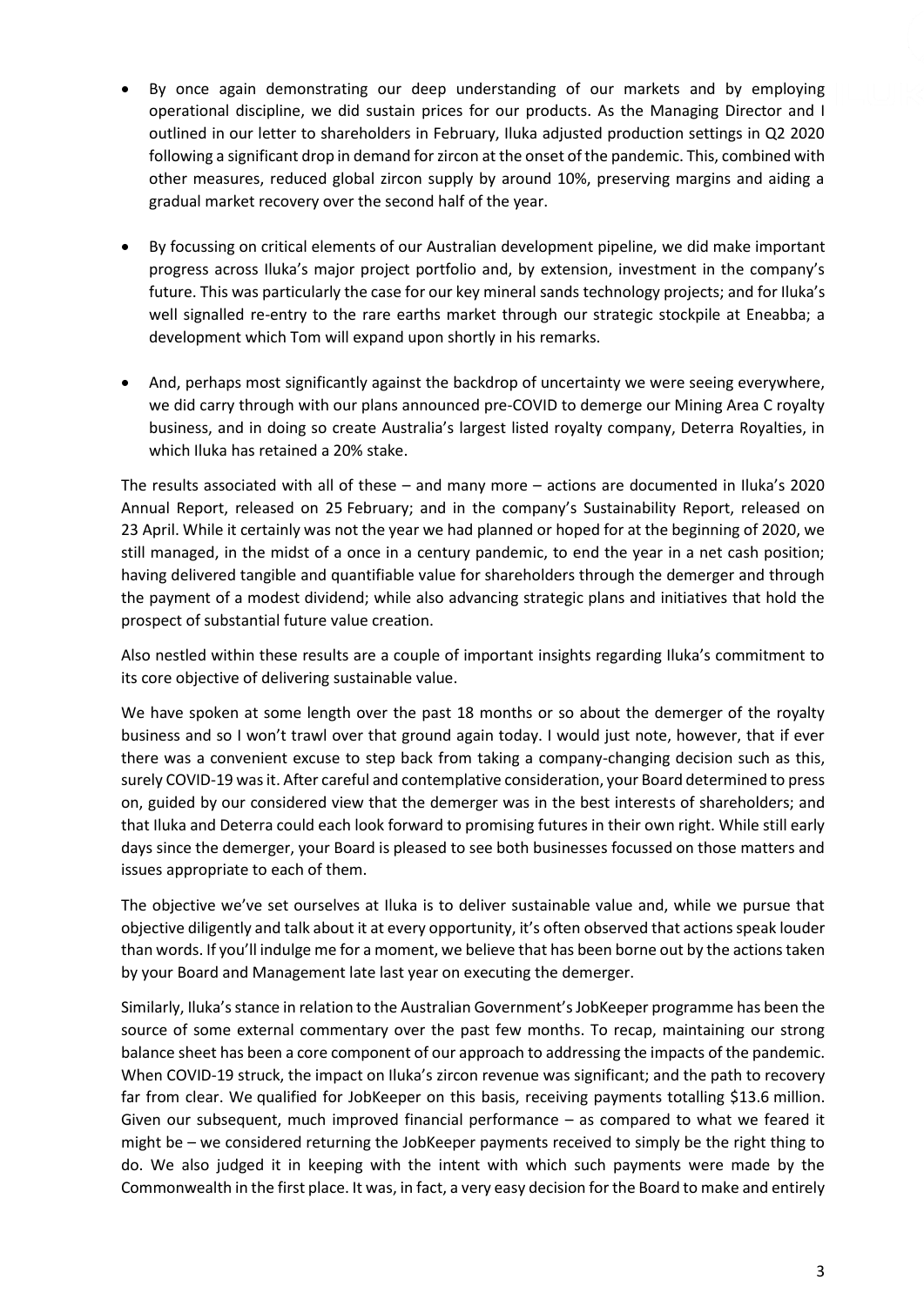consistent with Iluka's values, which guide and inform decision-making right across the business. The repayment of the JobKeeper occurred on 28 April, this past Wednesday.

Now briefly to other matters of note.

Today marks the first Iluka AGM for our newest director, Andrea Sutton, who joined the Board in March. Andrea brings to the Board over 25 years of expertise and hands-on experience that will both complement and strengthen the Board's existing collective skills and capability. As it is with all life cycles, as we welcome Andrea, we are also bidding farewell from the Board to Hutch Ranck. I know I speak on behalf of my fellow directors in observing that Hutch has made an exceptional contribution to the Board since joining in January 2013, including as Chair of the People and Performance Committee and as a member of the Nominations and Governance Committee. He has also been a source of invaluable counsel to me personally, for which – as he and I both know – I am in his debt. On behalf of everyone at Iluka, we say a very big "Thank You" to Hutch for his wisdom and for his insights; but also for the genuine care and interest he has in Iluka's people and in their personal growth and development. We wish him the very best for his future endeavours.

Ladies and gentlemen, I'm sure that I'm not stretching credulity when I say 2020 was an eventful year, like no other, both inside and outside Iluka. This morning I've attempted to provide a small slither of insight into some of those key events over the last 12 months. What lies behind each of them, and what should not be overlooked, is the unrelenting commitment of Iluka's people, whom I thank for their dedication and professionalism. I also extend my thanks to our shareholders for their continued interest in and support of our company.

Fundamentally, Iluka's disciplined performance in the face of external uncertainty reflects a resilience we have talked about for some time but which, on any objective measure, was on display and well demonstrated last year in dealing with a good number of curve balls. This is a vital organisational capability as we look to meet the continuing challenges to the many parts of the global economy where COVID-19 remains a very large and present threat to lives and livelihoods. While this will have some bearing on how Iluka goes about conducting business in some parts of the world, we are also fortunate to be living in an almost COVID free environment that affords us the ability of getting on with pursuing some of the interesting and exciting opportunities that will underpin the company's future.

Tom is now going to address the meeting on these opportunities and our approach to successfully pursuing them.

Thanks Tom.

### **Managing Director's address**

Thank you, Greg and welcome all. It has indeed been an eventful year; and I think we can expect similar levels of activity over the coming period.

Iluka commenced 2021 with a healthy balance sheet; signs of demand recovery evident in our key markets; and the operational flexibility to respond to this demand as and when it eventuated. Pleasingly, the strength of that position has been reinforced by a very positive performance in the first quarter, which is typically a seasonally slower part of the calendar. Sales of our core products were up almost 30% on Q4; and we continue to look to the months ahead with the cautious optimism the Chairman mentioned earlier.

In the zircon market, we are seeing solid demand across all sectors and geographies, translating to both volume and price growth. In February, Iluka announced a US\$70 per tonne price increase from 1 April, which has been well accepted by our customers. Consistent with the company's approach for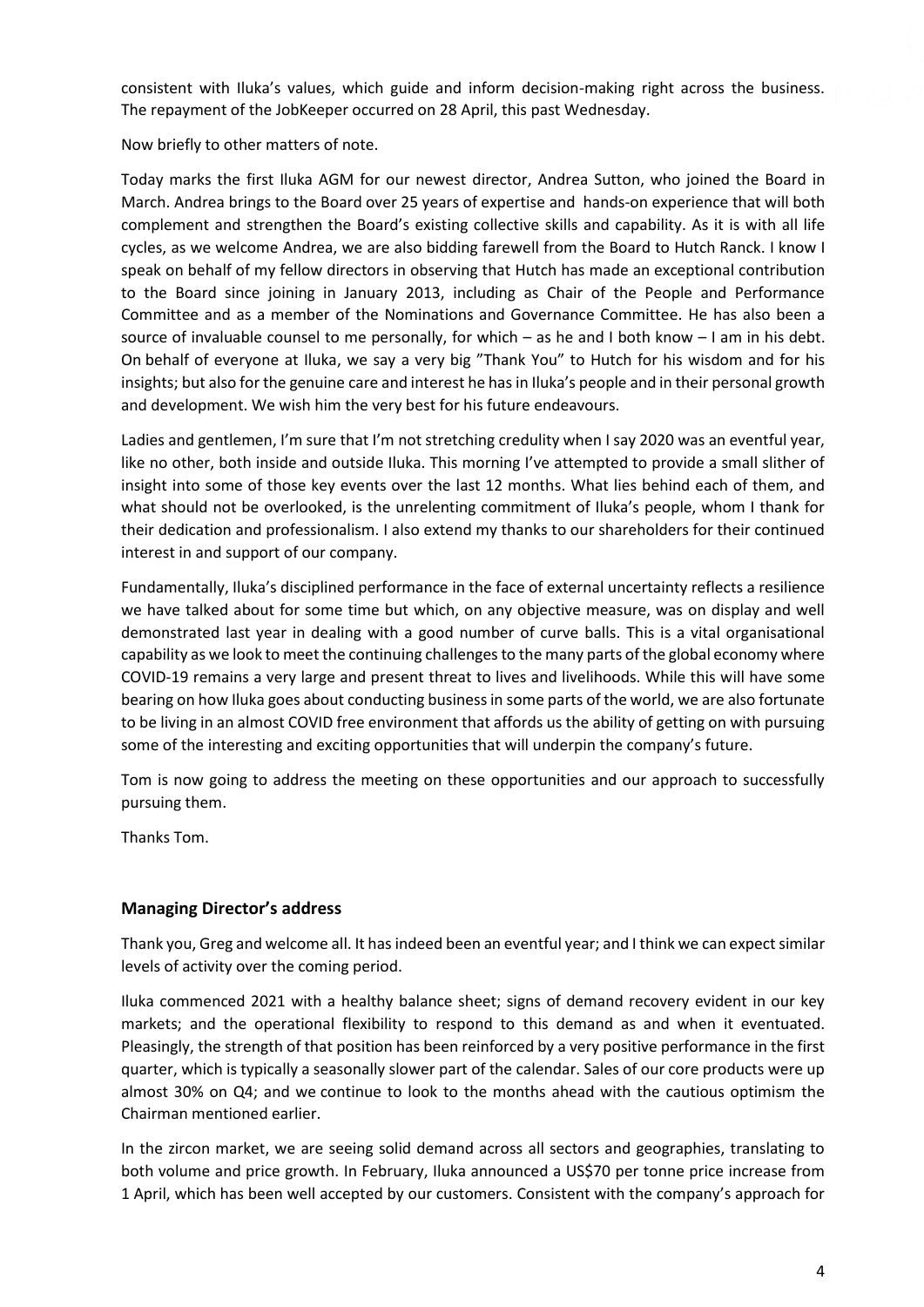some years now, we are focussed on supplying to genuine demand only, mindful of the volatility that characterised this market at the turn of the last decade in particular.

For titanium dioxide feedstocks, conditions remain robust, with pigment producers having announced a series of price increases since the second half of 2020. This is the part of Iluka's business that is characterised by longer-term contractual arrangements for our rutile and synthetic rutile products; and the company has a minimum of 295 thousand tonnes under take or pay contracts with a range of customers for 2021. An additional 30 thousand tonnes have also been contracted for the year so far.

I've spoken in the past about the revenue certainty provided by our take or pay contracts. That certainty was challenged substantially last year, with one of our major customers, Chemours, electing not to comply with its obligations. Confronted with these circumstances, we regarded it as an imperative to defend our contractual rights and protect the interests of our shareholders whose capital we deployed at Cataby on the basis of the contract. The dispute is currently the subject of litigation before the New York State Supreme Court. In a positive development, Chemours recommenced taking product in line with the contract for 2021.

From an operational perspective, our Australian processing assets have returned to full production, reflecting market conditions. At the Narngulu mineral separation plant, this occurred in January. Synthetic Rutile Kiln 2 at Capel was idled during February and March as a result of inventories being at elevated levels due to the Chemours dispute in 2020. The recommencement of sales to Chemours, combined with demand for high grade feedstocks generally, enabled the resumption of production in April, earlier than anticipated. Eneabba – once a multi-decade mineral sands province – returned to operational status in 2020 and is now the world's highest grade rare earths operation, with Phase 1 production activities progressing as planned.

The Chairman highlighted our Indigenous employment at Jacinth-Ambrosia, which is both a source of pride for the company and an example in terms of future operations. The bedrock of this performance is Iluka's strong working relationship with the Far West Coast people of South Australia, which has several touchpoints, including at Board and Executive level. I mention this because it has obviously been a tumultuous year for the resources industry in relation to cultural and heritage matters. While Iluka makes no claims to perfection – like others, we have much to learn – I do think fostering those touchpoints builds strength in the relationship; and this will continue to form a central aspect of our approach to sustainable development.

While our operational performance in Australia has been impressive, this has not been the case in Sierra Leone. What was already a challenging situation at Sierra Rutile has in recent times become increasingly acute, including as a result of the impact of COVID-19. This has led to poor production outcomes; and a financial performance that is unacceptable.

The Sembehun development is the investment opportunity that lies ahead for Sierra Rutile, it is one of the world's best undeveloped rutile deposits. I have outlined previously that further investment by Iluka in Sierra Rutile – namely, the Sembehun development – is contingent on our current operations in the country demonstrating improvement and consistency. In January, we announced an external process to identify third parties willing to invest in the next phase of Sierra Rutile's growth. That process continues. And finally on Sierra Rutile and Sembehun, our plan to trial a new mining method, hydraulic mining, remains in place and the trial should proceed in May, as scheduled. The trial is targeted at improving the mining approach to Sembehun, but will occur within the existing operational area.

Returning to Australia, Iluka continues to make important and pleasing progress across the company's development pipeline. In our mineral sands portfolio, this includes major projects such as Balranald in New South Wales, Atacama in South Australia and Wimmera in Victoria, which contains both mineral